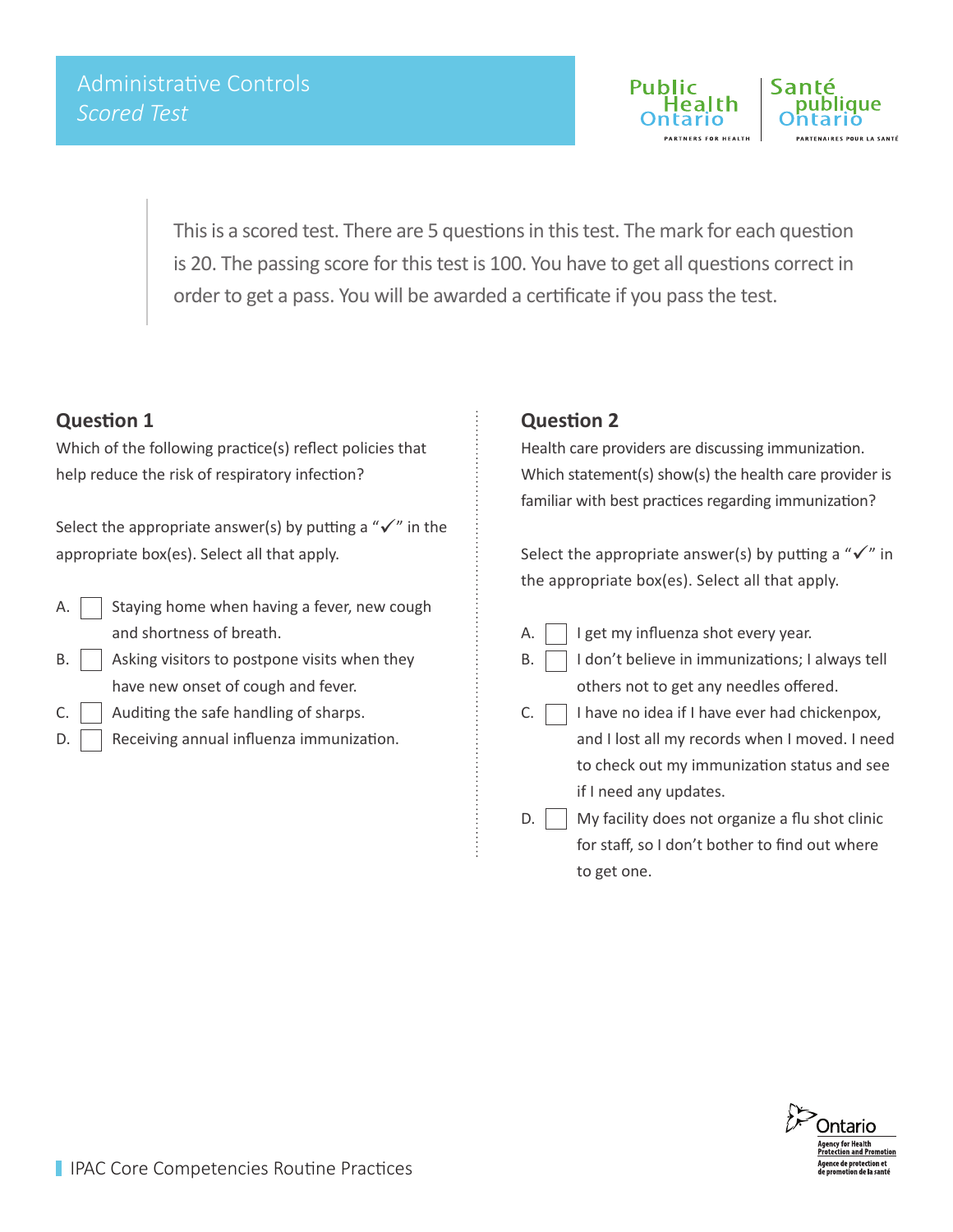

## **Question 3**

On the bulletin board, you see upcoming infection prevention and control educational sessions. You have observed some colleagues who have made errors in practice. Identify the upcoming training sessions that will help them correct their practice.

Draw a line to connect the scenario to the correct training session poster on the bulletin board.